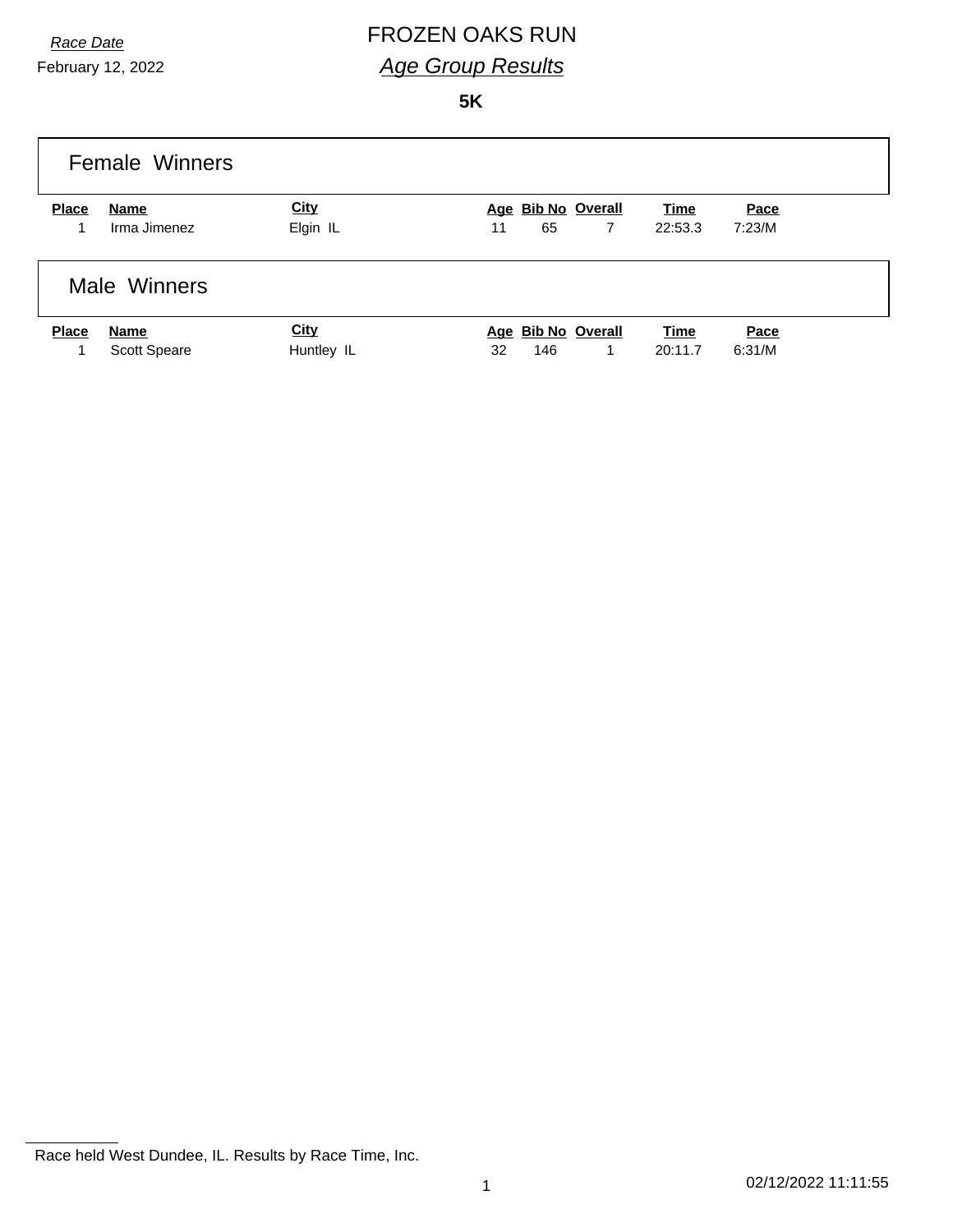February 12, 2022

## *Race Date* FROZEN OAKS RUN *Age Group Results*

**5K**

|              | Girls 10 & under         |                      |    |     |                    |             |         |  |
|--------------|--------------------------|----------------------|----|-----|--------------------|-------------|---------|--|
| <b>Place</b> | <b>Name</b>              | City                 |    |     | Age Bib No Overall | <b>Time</b> | Pace    |  |
| 1            | <b>Brooke Rubel</b>      | Gilberts IL          | 10 | 136 | 23                 | 25:21.9     | 8:11/M  |  |
| 2            | Callie Ding              | South Barrington IL  | 8  | 28  | 32                 | 26:58.4     | 8:42/M  |  |
| 3            | Hayden Haegele           | Gilberts IL          | 10 | 50  | 57                 | 30:22.1     | 9:48/M  |  |
| 4            | <b>Charlotte Farmer</b>  | Lake In The Hills IL | 10 | 33  | 111                | 39:16.5     | 12:40/M |  |
|              | Boys 10 & under          |                      |    |     |                    |             |         |  |
| <b>Place</b> | <b>Name</b>              | <b>City</b>          |    |     | Age Bib No Overall | Time        | Pace    |  |
| 1            | <b>Phoenix Lemier</b>    | Elgin IL             | 10 | 87  | 17                 | 24:49.4     | 8:00/M  |  |
| 2            | Frank Jr. Grabos         | West Dundee IL       | 10 | 44  | 134                | 44:18.0     | 14:17/M |  |
| 3            | Graysen Alvarado         | Carpentersville IL   | 9  | 2   | 169                | 1:00:05.8   | 19:23/M |  |
|              | Girls 11 to 14           |                      |    |     |                    |             |         |  |
| <b>Place</b> | <b>Name</b>              | <b>City</b>          |    |     | Age Bib No Overall | <b>Time</b> | Pace    |  |
| $\mathbf{1}$ | Haley Rahman             | Huntley IL           | 12 | 171 | 11                 | 23:46.0     | 7:40/M  |  |
| 2            | Ava Haegele              | Gilberts IL          | 14 | 49  | 77                 | 33:26.8     | 10:47/M |  |
| 3            | Nicole Delongchamp       | Algonquin IL         | 12 | 25  | 88                 | 34:39.8     | 11:11/M |  |
| 4            | Kayla Rezendes           | Lake In The Hills IL | 11 | 127 | 110                | 39:14.6     | 12:40/M |  |
| 5            | Olivia Rodriguez         | Carpentersville IL   | 13 | 133 | 123                | 42:45.3     | 13:48/M |  |
| 6            | Amelia Rediehs           | West Dundee IL       | 13 | 118 | 158                | 51:16.8     | 16:33/M |  |
|              | Boys 11 to 14            |                      |    |     |                    |             |         |  |
| <b>Place</b> | <b>Name</b>              | City                 |    |     | Age Bib No Overall | <b>Time</b> | Pace    |  |
| 1            | Milo Bullaro             | Elgin IL             | 13 | 174 | 5                  | 22:13.9     | 7:10/M  |  |
| 2            | Zachary Anderson         | Algonquin IL         | 12 | 3   | 13                 | 23:58.5     | 7:44/M  |  |
| 3            | Ben Solazzo              | East Dundee IL       | 14 | 145 | 15                 | 24:14.1     | 7:49/M  |  |
| 4            | Anthony Rodriguez        | Algonquin IL         | 12 | 130 | 19                 | 24:58.6     | 8:03/M  |  |
| 5            | Evan Rezendes            | Lake In The Hills IL | 14 | 126 | 31                 | 26:57.3     | 8:42/M  |  |
| 6            | Jake Heaton              | Carpentersville IL   | 11 | 54  | 40                 | 28:23.8     | 9:10/M  |  |
| 7            | <b>Ryland Venezia</b>    | West Dundee IL       | 11 | 160 | 42                 | 28:26.9     | 9:11/M  |  |
| 8            | Connor McCrate           | West Dundee IL       | 13 | 100 | 73                 | 32:38.8     | 10:32/M |  |
| 9            | <b>Brady Delongchamp</b> | Algonquin IL         | 14 | 24  | 92                 | 35:51.3     | 11:34/M |  |
| 10           | Christian Rodriguez      | Carpentersville IL   | 11 | 132 | 122                | 42:43.9     | 13:47/M |  |
| 11           | Noah Karlson             | Saint Charles IL     | 11 | 72  | 149                | 48:48.9     | 15:45/M |  |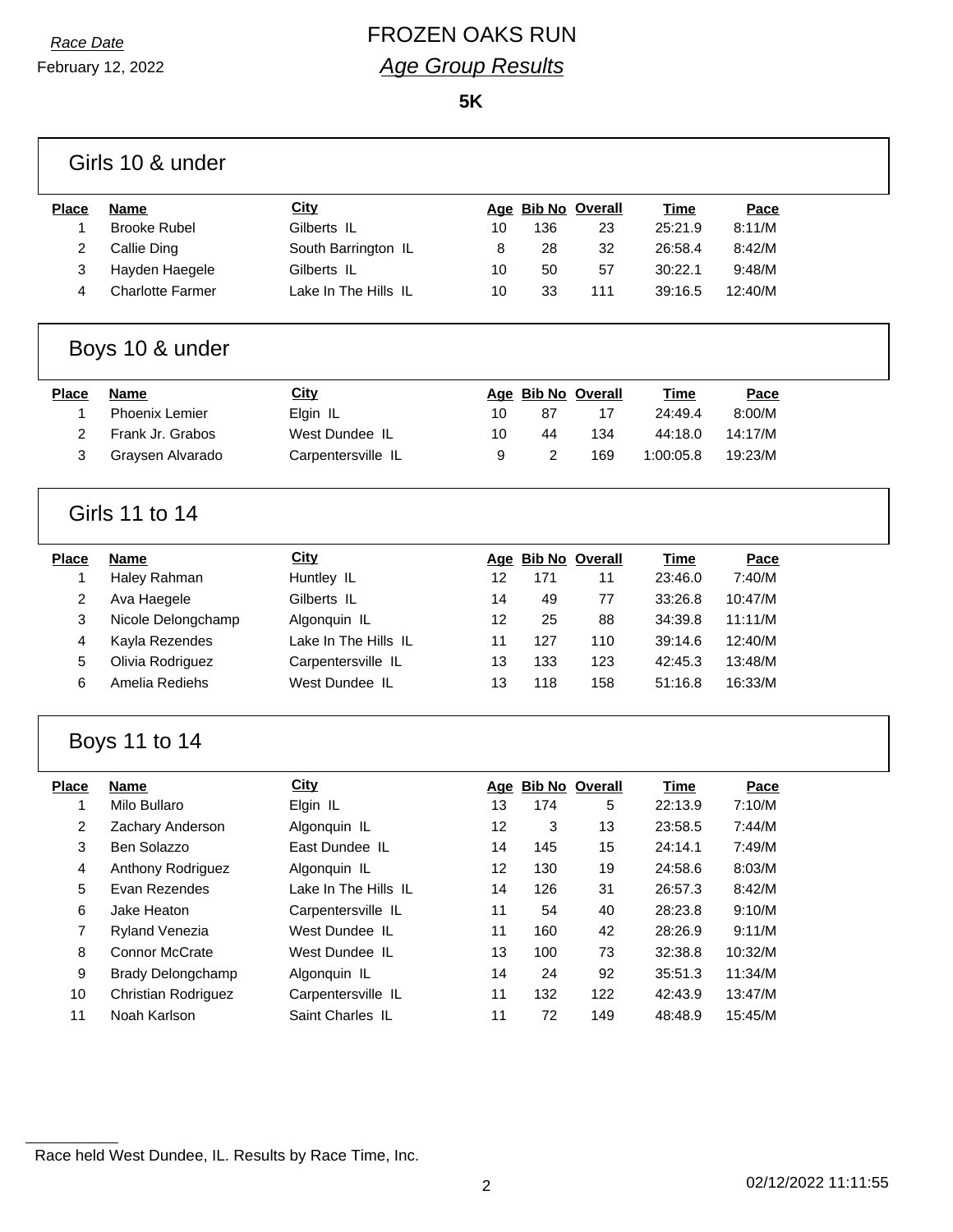# *Race Date* FROZEN OAKS RUN *Age Group Results*

**5K**

|                | Female 15 to 19          |                    |    |     |                    |             |         |
|----------------|--------------------------|--------------------|----|-----|--------------------|-------------|---------|
| <b>Place</b>   | <b>Name</b>              | <b>City</b>        |    |     | Age Bib No Overall | <b>Time</b> | Pace    |
| 1              | Jilleen Jimenez          | Elgin IL           | 18 | 66  | 24                 | 25:30.8     | 8:14/M  |
| 2              | Meralia Gomez            | Carpentersville IL | 19 | 41  | 55                 | 30:10.7     | 9:44/M  |
| 3              | Melina Garcia            | Algonquin IL       | 17 | 36  | 68                 | 32:08.0     | 10:22/M |
| 4              | <b>Abbie Stout</b>       | Elgin IL           | 19 | 149 | 131                | 43:57.7     | 14:11/M |
|                | Male 15 to 19            |                    |    |     |                    |             |         |
| <b>Place</b>   | <b>Name</b>              | City               |    |     | Age Bib No Overall | <b>Time</b> | Pace    |
| 1              | <b>Brendan Sweet</b>     | Algonquin IL       | 16 | 154 | 3                  | 21:35.1     | 6:58/M  |
| 2              | Josiah Perez             | Gilberts IL        | 15 | 115 | 58                 | 30:37.3     | 9:53/M  |
| 3              | <b>Alex Petinaux</b>     | Carpentersville IL | 17 | 116 | 69                 | 32:08.3     | 10:22/M |
| 4              | Jacob Rehr               | Huntley IL         | 18 | 120 | 95                 | 36:51.8     | 11:54/M |
| 5              | <b>Andrew Rhodes</b>     | Hanover Park IL    | 15 | 128 | 108                | 38:58.6     | 12:34/M |
|                | Female 20 to 24          |                    |    |     |                    |             |         |
| <b>Place</b>   | <b>Name</b>              | <b>City</b>        |    |     | Age Bib No Overall | <b>Time</b> | Pace    |
| 1              | Rachel Bucholc           | West Dundee IL     | 22 | 13  | 135                | 44:22.2     | 14:19/M |
|                | Male 20 to 24            |                    |    |     |                    |             |         |
| <b>Place</b>   | <b>Name</b>              | City               |    |     | Age Bib No Overall | Time        | Pace    |
| 1              | <b>Richard Hernandez</b> | Carpentersville IL | 24 | 59  | 8                  | 23:13.8     | 7:30/M  |
| $\overline{2}$ | Darian Lawlor            | Gilberts IL        | 20 | 85  | 81                 | 33:58.0     | 10:57/M |
|                | Female 25 to 29          |                    |    |     |                    |             |         |
| Place          | <b>Name</b>              | <b>City</b>        |    |     | Age Bib No Overall | <b>Time</b> | Pace    |
| 1              | Nicole Sniscak           | Algonquin IL       | 29 | 144 | 47                 | 29:29.1     | 9:31/M  |
| 2              | Caalyn MacKay            | Wonder Lake IL     | 28 | 93  | 167                | 55:49.9     | 18:01/M |
|                | Male 25 to 29            |                    |    |     |                    |             |         |
| <b>Place</b>   | <b>Name</b>              | <b>City</b>        |    |     | Age Bib No Overall | <b>Time</b> | Pace    |
| 1              | Johann Cardenas          | Champaign IL       | 27 | 183 | 30                 | 26:55.6     | 8:41/M  |
| 2              | Jose Lopez               | Aurora IL          | 27 | 90  | 34                 | 27:07.4     | 8:45/M  |
| 3              | Javier Mainieri          | Urbana IL          | 29 | 180 | 79                 | 33:53.0     | 10:56/M |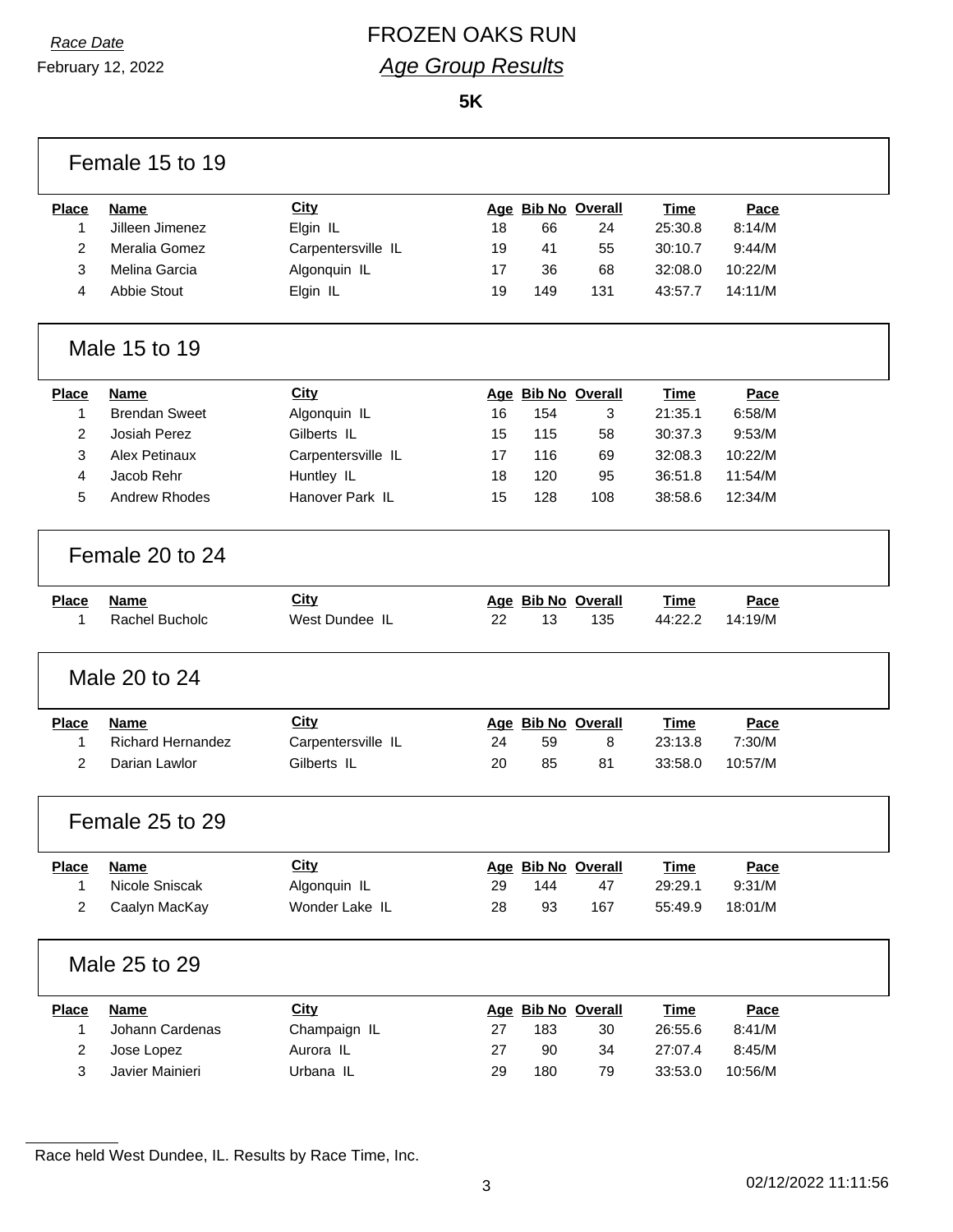February 12, 2022

# *Race Date* FROZEN OAKS RUN *Age Group Results*

**5K**

| <b>Place</b>   | <b>Name</b>                      | City                 |    |                | Age Bib No Overall | Time        | Pace    |
|----------------|----------------------------------|----------------------|----|----------------|--------------------|-------------|---------|
| 1              | Sara O'Toole                     | Lake In The Hills IL | 32 | 111            | 67                 | 31:49.0     | 10:16/M |
| $\overline{2}$ | Ashley Zozokos                   | Fox River Grove IL   | 30 | 170            | 76                 | 33:09.2     | 10:42/M |
| 3              | <b>Charlotte Hebert</b>          | Algonquin IL         | 31 | 56             | 113                | 40:22.9     | 13:02/M |
| 4              | <b>Catherine Charleton</b>       | West Dundee IL       | 34 | 17             | 133                | 44:17.8     | 14:17/M |
| 5              | Bethany Ziemblicki               | East Dundee IL       | 34 | 168            | 142                | 45:38.3     | 14:43/M |
|                | Male 30 to 34                    |                      |    |                |                    |             |         |
| <b>Place</b>   | <b>Name</b>                      | City                 |    |                | Age Bib No Overall | <b>Time</b> | Pace    |
| 1              | <b>Edward Kovach</b>             | Arlington Heights IL | 30 | 78             | 4                  | 21:37.8     | 6:59/M  |
| $\overline{c}$ | Jesus Ramirez                    | Algonquin IL         | 30 | 187            | 9                  | 23:18.9     | 7:31/M  |
| 3              | Rob Keith                        | Carol Stream IL      | 33 | 176            | 10                 | 23:25.5     | 7:33/M  |
| 4              | <b>Matthew Gilge</b>             | Algonquin IL         | 33 | 37             | 22                 | 25:16.8     | 8:09/M  |
| 5              | <b>Kenneth Williams</b>          | Elgin IL             | 32 | 162            | 36                 | 27:36.5     | 8:54/M  |
| 6              | <b>Eliomar Rivera</b>            | Crystal Lake IL      | 30 | 129            | 44                 | 28:40.0     | 9:15/M  |
| $\overline{7}$ | Roland J. Larsen                 | Sleepy Hollow IL     | 32 | 82             | 93                 | 36:13.4     | 11:41/M |
|                |                                  |                      |    |                |                    |             |         |
| 8              | Rico Habacuc                     | West Dundee IL       | 33 | 48             | 109                | 39:14.3     | 12:39/M |
| 9              | Matthew Hodge<br>Female 35 to 39 | West Dundee IL       | 32 | 60             | 173                | 1:04:18.3   | 20:45/M |
| <b>Place</b>   | <b>Name</b>                      | <b>City</b>          |    |                | Age Bib No Overall | <b>Time</b> | Pace    |
| 1              | <b>Becky Patch</b>               | Rolling Meadows IL   | 38 | 113            | $12 \,$            | 23:50.2     | 7:41/M  |
| $\overline{2}$ | Margaret Rhodes                  | Elburn IL            | 36 | 190            | 37                 | 27:41.7     | 8:56/M  |
| 3              | Margaret Flynn                   | Chicago IL           | 37 | 188            | 50                 | 29:49.9     | 9:37/M  |
| 4              | <b>Ashley Farmer</b>             | Lake In The Hills IL | 37 | 32             | 53                 | 30:04.2     | 9:42/M  |
| 5              | <b>Crystal Bennett</b>           | Carpentersville IL   | 39 | $\overline{7}$ | 62                 | 30:54.7     | 9:58/M  |
| 6              | <b>Emily Holtz</b>               | Algonquin IL         | 37 | 62             | 71                 | 32:34.2     | 10:30/M |
| $\overline{7}$ | Maria Reyes Anaya                | Carpentersville IL   | 37 | 122            | 83                 | 34:15.8     | 11:03/M |
| 8              | Julie Venezia                    | West Dundee IL       | 39 | 159            | 89                 | 34:48.7     | 11:14/M |
| 9              | Susan Rubel                      | Gilberts IL          | 35 | 137            | 99                 | 37:31.3     | 12:06/M |
| 10             | <b>Crystal Greco</b>             | West Dundee IL       | 35 | 47             | 137                | 44:55.6     | 14:30/M |
| 11             | Melissa To                       | Algonquin IL         | 38 | 158            | 145                | 47:22.7     | 15:17/M |
| 12             | Shannon Lentz                    | Plainfield IL        | 35 | 89             | 159                | 51:18.3     | 16:33/M |
| 13             | Elizabeth Mata                   | Lake In The Hills IL | 38 | 98             | 164                | 52:25.8     | 16:55/M |
|                | Male 35 to 39                    |                      |    |                |                    |             |         |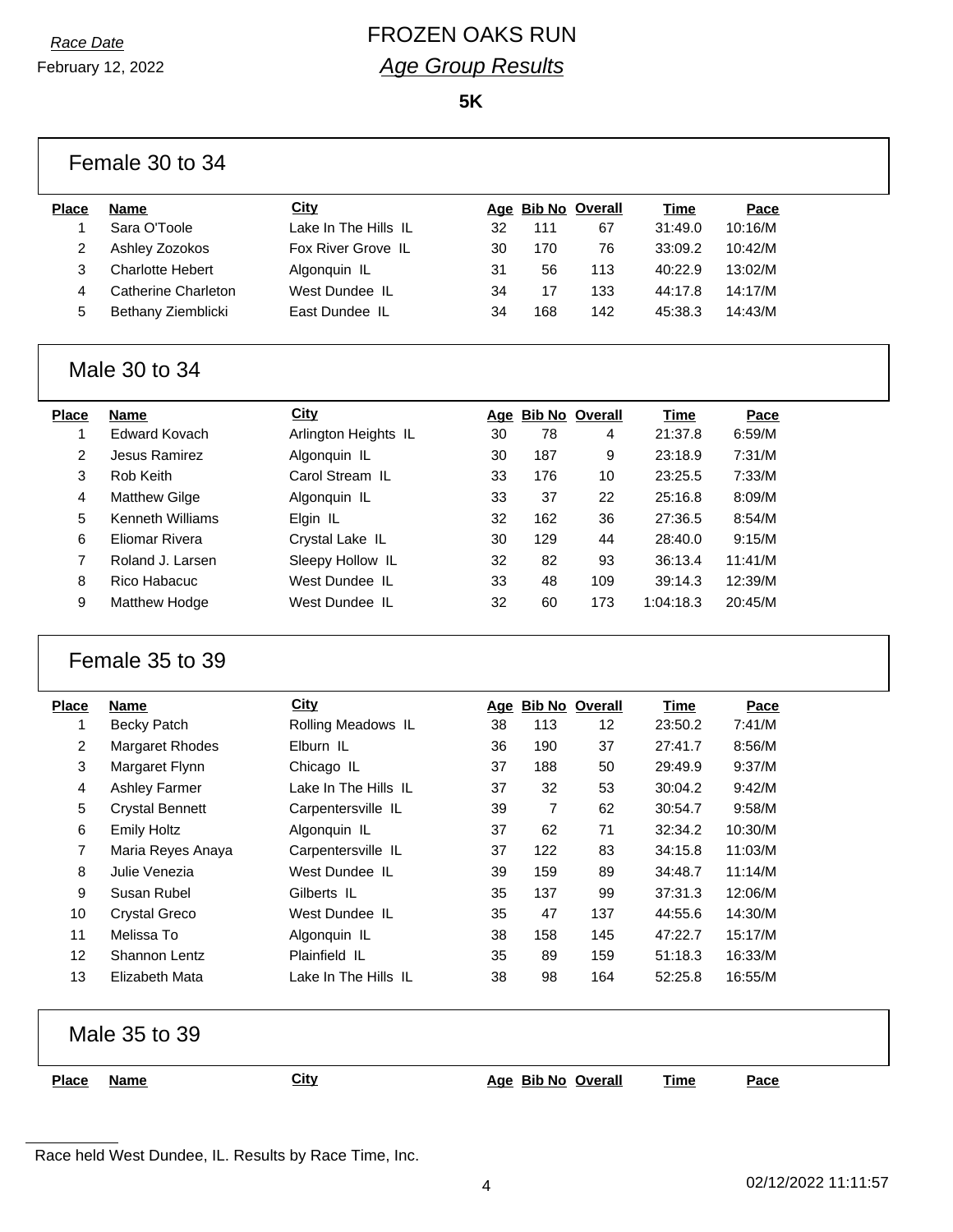February 12, 2022

# *Race Date* FROZEN OAKS RUN *Age Group Results*

**5K**

| Male 35 to 39 |  |  |  |
|---------------|--|--|--|
|---------------|--|--|--|

| Place | Name                     | City               |    | Age Bib No Overall |     | Time    | Pace    |
|-------|--------------------------|--------------------|----|--------------------|-----|---------|---------|
|       | <b>Phillip Gonzalez</b>  | West Dundee IL     | 36 | 42                 | 20  | 25:13.6 | 8:08/M  |
| 2     | Germain Rojas            | Algonguin IL       | 35 | 134                | 25  | 25:34.1 | 8:15/M  |
| 3     | Akbar Khoyee             | Taylor MI          | 39 | 186                | 26  | 25:50.5 | 8:20/M  |
| 4     | <b>Brandon Ciborosky</b> | Woodstock IL       | 38 | 19                 | 45  | 28:58.0 | 9:21/M  |
| 5     | Cody Papp                | South Elgin IL     | 37 | 112                | 46  | 29:10.7 | 9:25/M  |
| 6     | Jose Perez               | Gilberts IL        | 36 | 114                | 59  | 30:41.2 | 9:54/M  |
| 7     | Nicholas Smith           | Sleepy Hollow IL   | 37 | 143                | 66  | 31:48.1 | 10:16/M |
| 8     | <b>Christopher Lentz</b> | Plainfield IL      | 35 | 88                 | 70  | 32:21.8 | 10:26/M |
| 9     | Juan Diaz                | Carpentersville IL | 35 | 27                 | 75  | 32:57.5 | 10:38/M |
| 10    | Pedro Marrero            | East Dundee, IL    | 39 | 96                 | 100 | 37:31.5 | 12:06/M |
| 11    | Chi Can To               | Algonquin IL       | 37 | 157                | 146 | 47:22.9 | 15:17/M |
| 12    | Kris Karlson             | Saint Charles IL   | 38 | 71                 | 148 | 48:48.7 | 15:45/M |
|       |                          |                    |    |                    |     |         |         |

#### Female 40 to 44

| Place             | Name                    | <b>City</b>          | Age | <b>Bib No Overall</b> |     | Time    | Pace    |
|-------------------|-------------------------|----------------------|-----|-----------------------|-----|---------|---------|
|                   | Erin Ding               | South Barrington IL  | 40  | 29                    | 14  | 24:06.2 | 7:47/M  |
| $\overline{2}$    | Carey Young             | Elgin IL             | 43  | 166                   | 48  | 29:30.4 | 9:31/M  |
| 3                 | <b>Allison Rezendes</b> | Lake In The Hills IL | 41  | 125                   | 51  | 29:59.4 | 9:40/M  |
| 4                 | Patty Zieleniewski      | Carpentersville IL   | 44  | 167                   | 61  | 30:52.0 | 9:57/M  |
| 5                 | <b>Tracy Jorgenson</b>  | South Elgin IL       | 43  | 70                    | 82  | 34:07.7 | 11:01/M |
| 6                 | Annie Johnson           | West Dundee IL       | 43  | 67                    | 94  | 36:43.8 | 11:51/M |
| $\overline{7}$    | Jill Rodriguez          | Algonquin IL         | 41  | 131                   | 102 | 37:47.8 | 12:12/M |
| 8                 | Megan Wittig            | Algonquin IL         | 44  | 164                   | 104 | 37:58.9 | 12:15/M |
| 9                 | Helena Kedrok           | Cary IL              | 42  | 74                    | 120 | 42:20.4 | 13:39/M |
| 10                | Julie Haegele           | Gilberts IL          | 43  | 52                    | 127 | 43:23.4 | 14:00/M |
| 11                | <b>Allison Morler</b>   | Gilberts IL          | 41  | 106                   | 128 | 43:39.8 | 14:05/M |
| $12 \overline{ }$ | Amber Keare             | Elgin IL             | 44  | 177                   | 143 | 45:59.6 | 14:50/M |
| 13                | Melissa Bollinger       | West Dundee IL       | 40  | 185                   | 151 | 49:29.4 | 15:58/M |
| 14                | Nicole Eisenrich        | Crystal Lake IL      | 43  | 30                    | 163 | 52:01.4 | 16:47/M |

#### Male 40 to 44

| Place | Name            | <b>City</b>        |    | Age Bib No Overall |    | Time    | Pace   |
|-------|-----------------|--------------------|----|--------------------|----|---------|--------|
|       | Jerry Skorski   | Carpentersville IL | 42 | 189                | 28 | 26:53.4 | 8:40/M |
|       | Riga Rocha      | Carpentersville IL | 41 | 172                | 29 | 26:55.1 | 8:41/M |
| 3     | John Heaton     | Carpentersville IL | 43 | 55                 | 41 | 28:24.3 | 9:10/M |
| 4     | Sean Bennett    | Carpentersville IL | 43 | 8                  | 43 | 28:35.3 | 9:13/M |
| 5     | Joshua Meyer    | Carpentersville IL | 40 | 102                | 54 | 30:07.2 | 9:43/M |
| 6     | Patrick Lamothe | Gilberts IL        | 43 | 81                 | 56 | 30:11.0 | 9:44/M |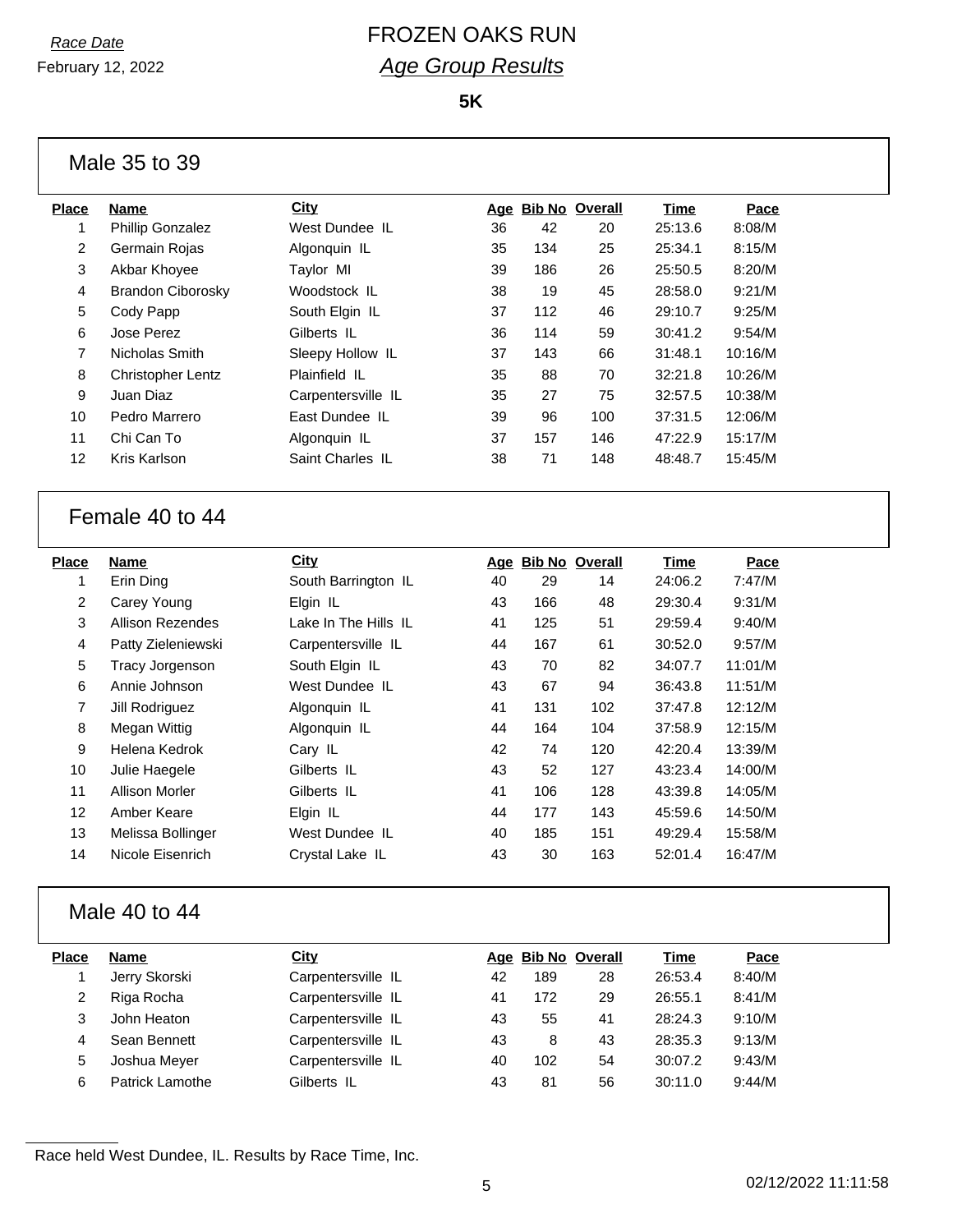# *Race Date* FROZEN OAKS RUN *Age Group Results*

**5K**

|                | Male 40 to 44                |                      |    |     |                    |             |         |  |
|----------------|------------------------------|----------------------|----|-----|--------------------|-------------|---------|--|
| <b>Place</b>   | <b>Name</b>                  | City                 |    |     | Age Bib No Overall | <b>Time</b> | Pace    |  |
| 7              | <b>Brian Lawlor</b>          | West Dundee IL       | 44 | 83  | 103                | 37:56.6     | 12:14/M |  |
|                | Female 45 to 49              |                      |    |     |                    |             |         |  |
| <b>Place</b>   | <b>Name</b>                  | <b>City</b>          |    |     | Age Bib No Overall | <b>Time</b> | Pace    |  |
| $\mathbf{1}$   | Carrie Lawlor                | Gilberts IL          | 45 | 84  | 52                 | 30:01.9     | 9:41/M  |  |
| $\overline{2}$ | <b>Cheryl Murray</b>         | Carpentersville IL   | 47 | 108 | 74                 | 32:39.1     | 10:32/M |  |
| 3              | <b>Kimberly Garcia</b>       | West Dundee IL       | 47 | 35  | 130                | 43:56.1     | 14:10/M |  |
| 4              | <b>Robin Busse</b>           | Carpentersville IL   | 46 | 15  | 139                | 45:09.4     | 14:34/M |  |
| 5              | Erin Cramer                  | Elgin IL             | 49 | 23  | 156                | 50:32.5     | 16:18/M |  |
| 6              | Karen Grabos                 | West Dundee IL       | 48 | 45  | 166                | 55:22.1     | 17:52/M |  |
|                | Male 45 to 49                |                      |    |     |                    |             |         |  |
| <b>Place</b>   | <b>Name</b>                  | City                 |    |     | Age Bib No Overall | Time        | Pace    |  |
| $\mathbf{1}$   | Glen Dettman                 | Gilberts IL          | 48 | 26  | 21                 | 25:16.6     | 8:09/M  |  |
| $\overline{2}$ | <b>Robert Simmons</b>        | Lake In The Hills IL | 49 | 142 | 33                 | 27:04.9     | 8:44/M  |  |
| 3              | James Haegele                | Gilberts IL          | 45 | 51  | 63                 | 30:59.7     | 10:00/M |  |
| 4              | Devin McCrate                | West Dundee IL       | 47 | 101 | 72                 | 32:38.5     | 10:32/M |  |
| 5              | Cedric Busse                 | Carpentersville IL   | 45 | 14  | 78                 | 33:31.5     | 10:49/M |  |
| 6              | Sam Willis                   | Crystal Lake IL      | 45 | 163 | 80                 | 33:56.0     | 10:57/M |  |
| $\overline{7}$ | <b>Andres Mateo Martinez</b> | Carpentersvilld IL   | 45 | 99  | 84                 | 34:16.0     | 11:03/M |  |
| 8              | <b>Michael Marciniec</b>     | Carpentersville IL   | 46 | 95  | 85                 | 34:18.3     | 11:04/M |  |
| 9              | Nicolas Spontella            | Gilberts IL          | 45 | 148 | 87                 | 34:30.4     | 11:08/M |  |
| 10             | Craig Rehr                   | Huntley IL           | 49 | 119 | 124                | 42:51.1     | 13:49/M |  |
| 11             | John Lawlor                  | Gilberts IL          | 47 | 86  | 138                | 45:05.4     | 14:33/M |  |
| 12             | Kieran Stout                 | Elgin IL             | 48 | 150 | 154                | 50:12.9     | 16:12/M |  |
|                | Female 50 to 54              |                      |    |     |                    |             |         |  |
| <b>Place</b>   | <b>Name</b>                  | City                 |    |     | Age Bib No Overall | <b>Time</b> | Pace    |  |
| $\mathbf 1$    | Iwona Chrzastowska           | West Dundee IL       | 52 | 18  | 90                 | 35:24.9     | 11:25/M |  |
| $\overline{2}$ | Kris Grasse                  | Algonquin IL         | 50 | 46  | 105                | 38:05.0     | 12:17/M |  |
| 3              | Alice Henry                  | Hoffman Estates IL   | 54 | 57  | 118                | 42:03.5     | 13:34/M |  |
| 4              | Melissa Hernandez            | Elgin IL             | 50 | 58  | 119                | 42:13.6     | 13:37/M |  |
| 5              | Kathy Janikowski             | Sleepy Hollow IL     | 52 | 64  | 125                | 42:52.9     | 13:50/M |  |
| 6              | Debra Krumsee                | Sleepy Hollow IL     | 51 | 80  | 126                | 42:53.2     | 13:50/M |  |
| $\overline{7}$ | <b>Stacy Shaffer</b>         | Crystal Lake IL      | 51 | 141 | 129                | 43:40.1     | 14:05/M |  |
| 8              | Margarita Rehr               | Huntley IL           | 54 | 121 | 150                | 49:13.4     | 15:53/M |  |
|                |                              |                      |    |     |                    |             |         |  |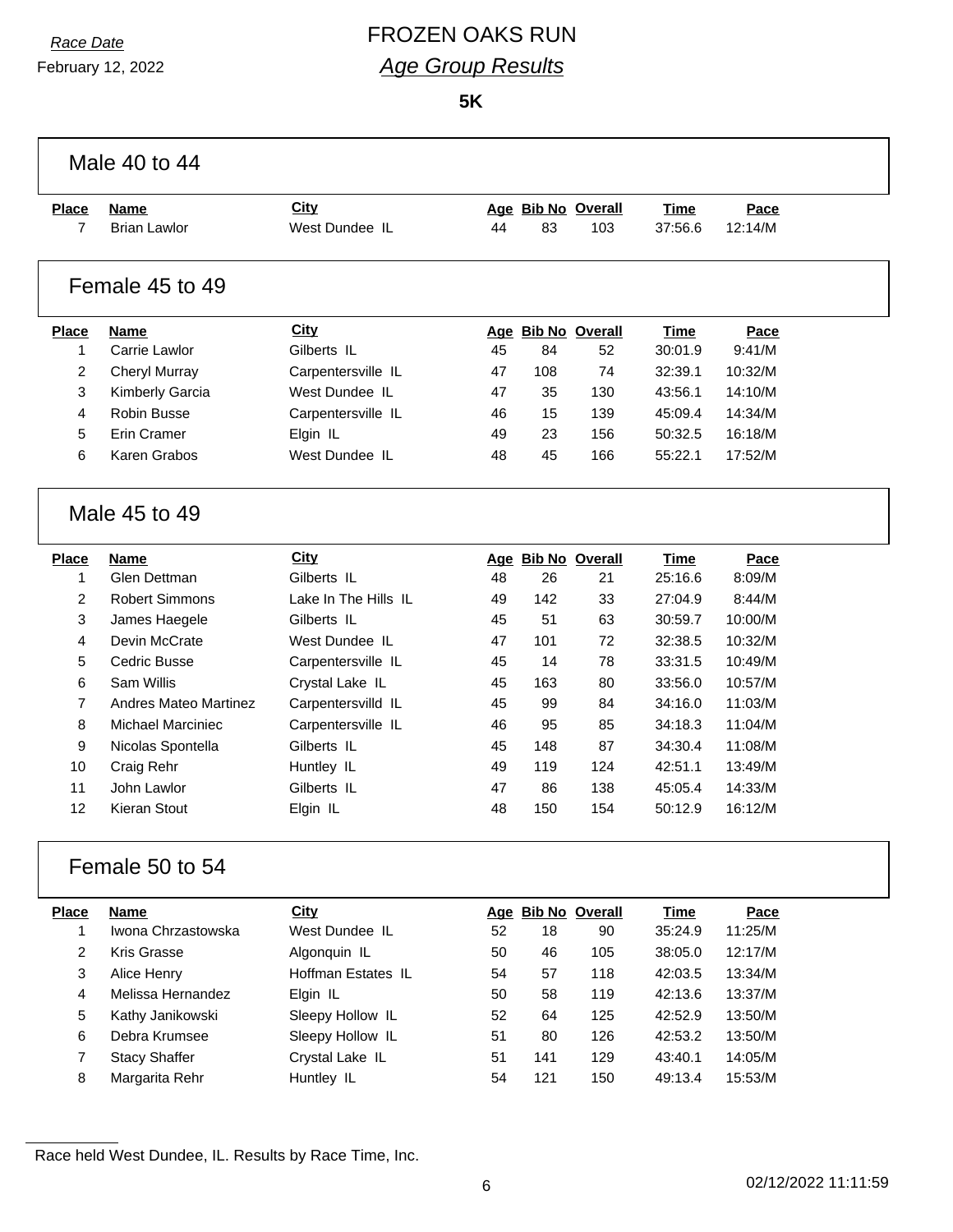Г

# *Race Date* FROZEN OAKS RUN *Age Group Results*

**5K**

|                | Female 50 to 54        |                      |    |     |                    |             |         |  |
|----------------|------------------------|----------------------|----|-----|--------------------|-------------|---------|--|
| <b>Place</b>   | <b>Name</b>            | <b>City</b>          |    |     | Age Bib No Overall | <b>Time</b> | Pace    |  |
| 9              | Meaghan Pottorff       | West Dundee IL       | 51 | 117 | 155                | 50:13.1     | 16:12/M |  |
| 10             | Susan Kruk             | Elgin IL             | 53 | 79  | 162                | 51:42.6     | 16:41/M |  |
| 11             | Jennifer Gold          | West Dundee IL       | 53 | 40  | 171                | 1:00:44.2   | 19:36/M |  |
|                | Male 50 to 54          |                      |    |     |                    |             |         |  |
| <b>Place</b>   | <b>Name</b>            | <b>City</b>          |    |     | Age Bib No Overall | <b>Time</b> | Pace    |  |
| 1              | <b>Michael Schmidt</b> | Algonquin IL         | 52 | 139 | 18                 | 24:58.3     | 8:03/M  |  |
| $\overline{2}$ | Luke Halminiak         | Hoffman Estates IL   | 50 | 178 | 101                | 37:40.7     | 12:09/M |  |
| 3              | <b>Chad Reynolds</b>   | Sycamore IL          | 50 | 124 | 107                | 38:32.7     | 12:26/M |  |
|                | Female 55 to 59        |                      |    |     |                    |             |         |  |
| <b>Place</b>   | <b>Name</b>            | City                 |    |     | Age Bib No Overall | <b>Time</b> | Pace    |  |
| 1              | Ashley MacKay          | Wonder Lake IL       | 58 | 92  | 38                 | 27:58.5     | 9:01/M  |  |
| 2              | <b>Wendy Coor</b>      | Carol Stream IL      | 55 | 22  | 64                 | 31:00.0     | 10:00/M |  |
| 3              | Michelle Kilbourne     | Carpentersville IL   | 56 | 77  | 106                | 38:05.3     | 12:17/M |  |
| 4              | Lisa Bucholc           | West Dundee IL       | 55 | 12  | 115                | 40:43.9     | 13:08/M |  |
| 5              | Susan Beech            | Algonquin IL         | 55 | 6   | 132                | 44:00.6     | 14:12/M |  |
| 6              | Lisa Holbrook          | E Dundee IL          | 55 | 61  | 157                | 51:14.4     | 16:32/M |  |
| $\overline{7}$ | Catherine Johnson      | Campton Hills IL     | 57 | 68  | 160                | 51:38.4     | 16:39/M |  |
|                | Male 55 to 59          |                      |    |     |                    |             |         |  |
| <b>Place</b>   | <b>Name</b>            | <b>City</b>          |    |     | Age Bib No Overall | <b>Time</b> | Pace    |  |
| 1              | <b>Toni Suarez</b>     | Elgin IL             | 57 | 181 | 2                  | 20:43.8     | 6:41/M  |  |
| $\overline{2}$ | David Manikowski       | Lake In The Hills IL | 58 | 94  | 16                 | 24:42.8     | 7:58/M  |  |
| 3              | Tony Rubino            | West Chicago IL      | 55 | 138 | 35                 | 27:34.6     | 8:54/M  |  |
| 4              | Dave Estell            | Carpentersville IL   | 59 | 179 | 49                 | 29:31.5     | 9:31/M  |  |
| 5              | Wayne Carlstedt        | Elgin IL             | 55 | 16  | 65                 | 31:38.9     | 10:13/M |  |
| 6              | <b>William Mueller</b> | Carpentersville IL   | 55 | 107 | 140                | 45:14.3     | 14:36/M |  |
| 7              | Michael Kilbourne      | Carpentersville IL   | 57 | 76  | 141                | 45:32.6     | 14:41/M |  |
| 8              | Jeff Johnson           | Campton Hills IL     | 59 | 69  | 153                | 49:36.7     | 16:00/M |  |
|                | Female 60 to 64        |                      |    |     |                    |             |         |  |
| <b>Place</b>   | <b>Name</b>            | <b>City</b>          |    |     | Age Bib No Overall | <b>Time</b> | Pace    |  |
| 1              | Catherine Bromund      | Carpentersville IL   | 62 | 11  | 91                 | 35:37.5     | 11:30/M |  |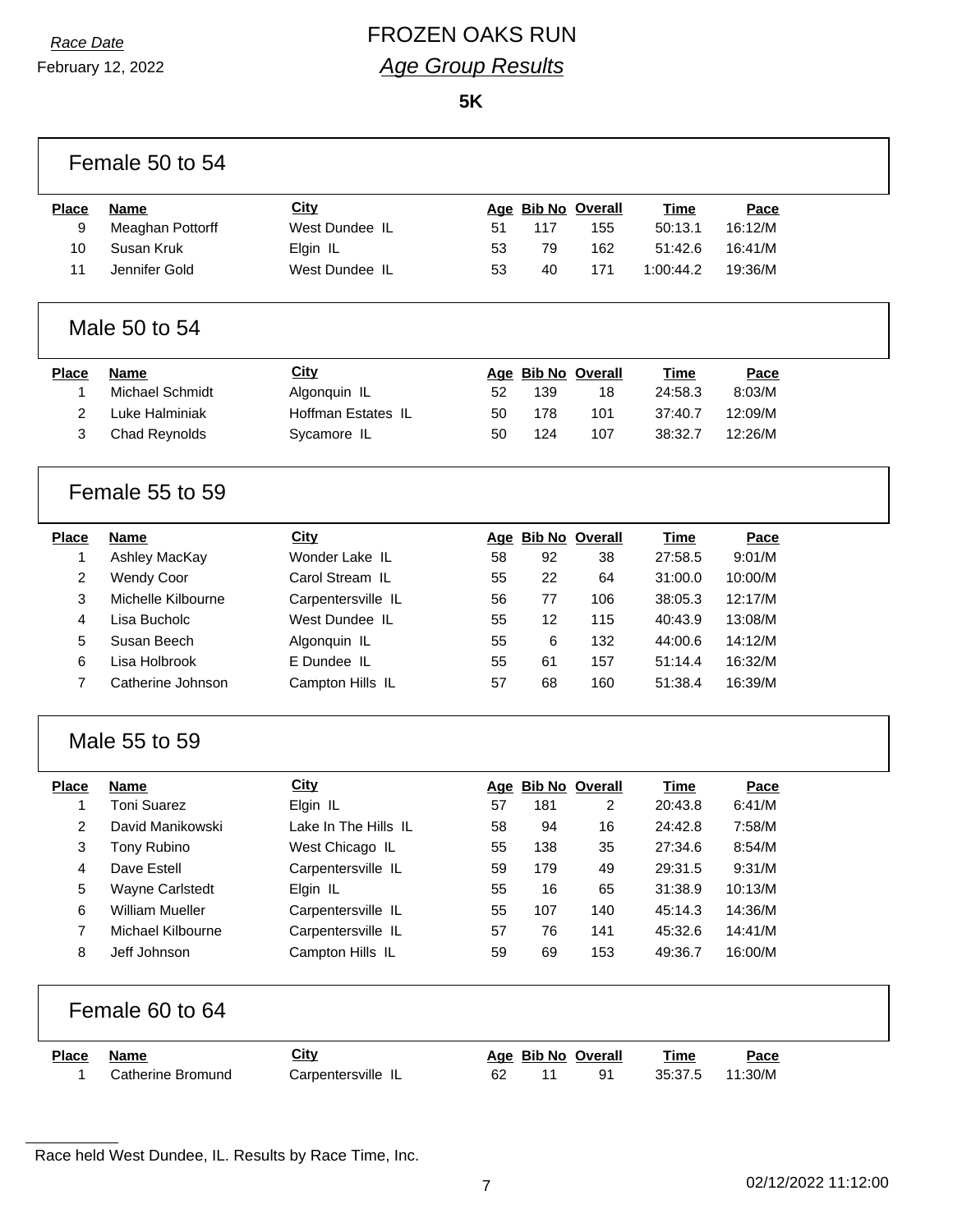# *Race Date* FROZEN OAKS RUN *Age Group Results*

**5K**

|                         | Female 60 to 64                     |                      |    |     |                          |                        |                 |  |
|-------------------------|-------------------------------------|----------------------|----|-----|--------------------------|------------------------|-----------------|--|
| <b>Place</b>            | <b>Name</b>                         | <b>City</b>          |    |     | Age Bib No Overall       | Time                   | Pace            |  |
| $\overline{2}$          | Janice Hanson                       | Algonquin IL         | 62 | 53  | 96                       | 37:09.1                | 11:59/M         |  |
| 3                       | Susan Schmidt                       | West Dundee IL       | 63 | 140 | 112                      | 39:36.3                | 12:47/M         |  |
| 4                       | <b>Kathleen Mills</b>               | Palatine IL          | 61 | 103 | 168                      | 56:22.0                | 18:11/M         |  |
|                         | Male 60 to 64                       |                      |    |     |                          |                        |                 |  |
| <b>Place</b>            | <b>Name</b>                         | City                 |    |     | Age Bib No Overall       | <b>Time</b>            | Pace            |  |
| 1                       | Jim Stumpner                        | Crystal Lake IL      | 60 | 153 | 6                        | 22:40.9                | 7:19/M          |  |
| $\overline{2}$          | Kevin Thompson                      | Gilberts IL          | 60 | 156 | 60                       | 30:42.6                | 9:54/M          |  |
| 3                       | Marco Lopez Tapia                   | Carpentersville IL   | 61 | 173 | 86                       | 34:21.5                | 11:05/M         |  |
| 4                       | <b>Mark Swetz</b>                   | West Dundee IL       | 61 | 155 | 98                       | 37:23.9                | 12:04/M         |  |
| 5                       | John Werner                         | Elgin IL             | 64 | 182 | 117                      | 41:13.9                | 13:18/M         |  |
| 6                       | David Williams                      | Carpentersville IL   | 63 | 175 | 121                      | 42:30.1                | 13:43/M         |  |
| $\overline{7}$          | <b>Frank Grabos</b>                 | West Dundee IL       | 61 | 43  | 136                      | 44:26.4                | 14:20/M         |  |
| 8                       | <b>Robert Karnatz</b>               | East Dundee IL       | 62 | 73  | 172                      | 1:00:44.4              | 19:36/M         |  |
|                         | Female 65 to 69                     | <b>City</b>          |    |     |                          |                        |                 |  |
| <b>Place</b><br>1       | <b>Name</b><br><b>Diane Freutel</b> | Lake In The Hills IL | 68 | 34  | Age Bib No Overall<br>97 | <b>Time</b><br>37:18.7 | Pace<br>12:02/M |  |
| 2                       | <b>Margaret Martinez</b>            | Harvard IL           | 68 | 97  | 161                      | 51:38.9                | 16:40/M         |  |
| 3                       | Laverna Lyons                       | Kingston IL          | 65 | 91  | 165                      | 53:39.4                | 17:19/M         |  |
|                         | Male 65 to 69                       |                      |    |     |                          |                        |                 |  |
| <b>Place</b>            | <b>Name</b>                         | <b>City</b>          |    |     | Age Bib No Overall       | <b>Time</b>            | Pace            |  |
| 1                       | <b>Gregory Chandler</b>             | Kingston IL          | 65 | 184 | 27                       | 25:59.4                | 8:23/M          |  |
| $\overline{\mathbf{c}}$ | Dan Mondragon                       | West Dundee IL       | 66 | 105 | 39                       | 28:20.5                | 9:09/M          |  |
| 3                       | Steve Ziemblicki                    | East Dundee IL       | 69 | 169 | 144                      | 47:21.4                | 15:17/M         |  |
| 4                       | <b>Terry Mills</b>                  | Palatine IL          | 65 | 104 | 147                      | 47:55.6                | 15:28/M         |  |
| 5                       | Spencer Huebner                     | Pingree Grove IL     | 67 | 63  | 170                      | 1:00:12.8              | 19:25/M         |  |
|                         | Male 70 to 74                       |                      |    |     |                          |                        |                 |  |
| <b>Place</b>            | <b>Name</b>                         | <b>City</b>          |    |     | Age Bib No Overall       | <b>Time</b>            | Pace            |  |
| 1                       | Donald Rotor                        | Hanover Park IL      | 70 | 135 | 114                      | 40:23.2                | 13:02/M         |  |
| 2                       | Reid Voght                          | Elgin IL             | 70 | 161 | 116                      | 41:09.6                | 13:17/M         |  |